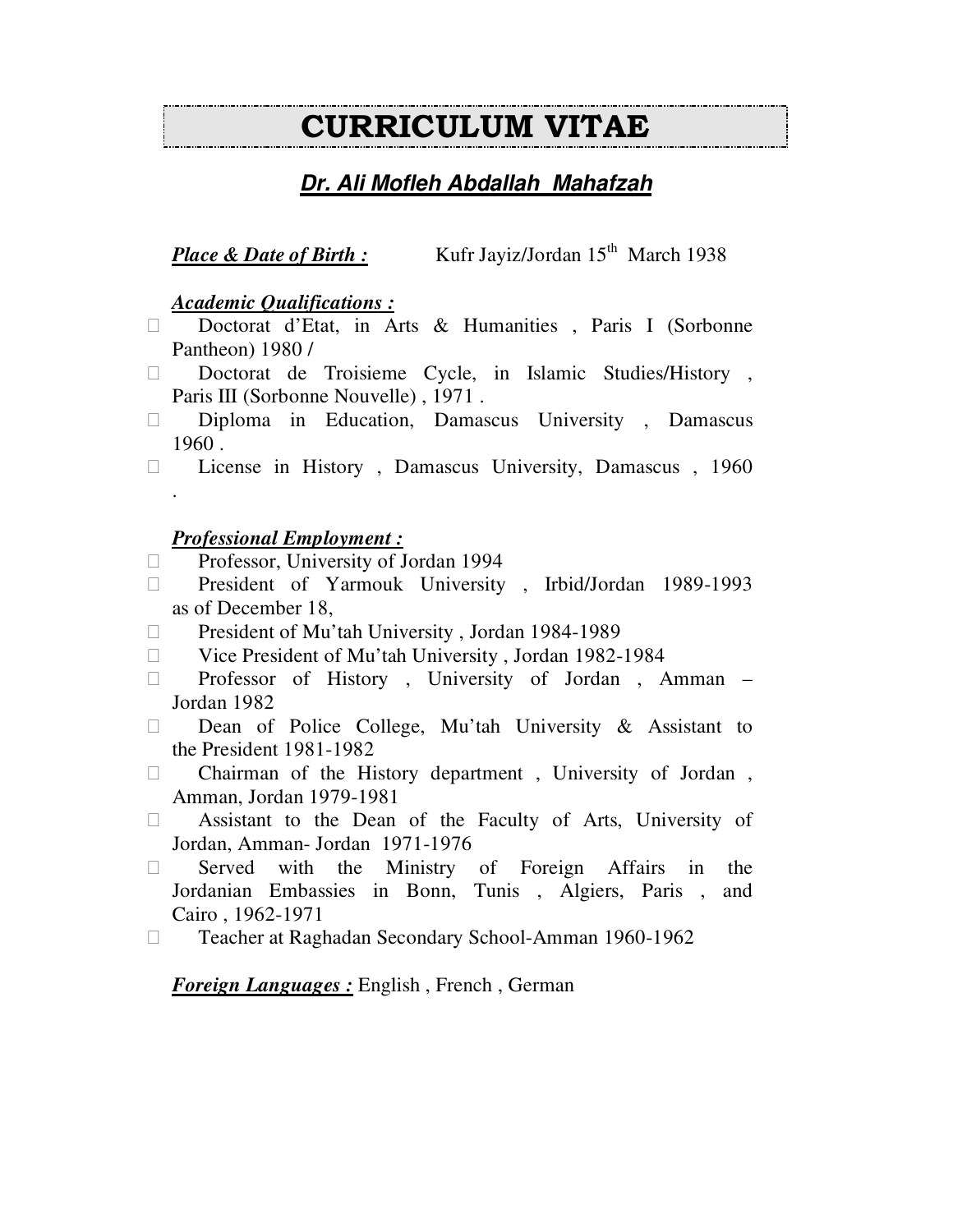#### *Honors :*

Jordanian Independence Medal/Fourth Order, 1964 .

 Iron Cross/Third Order, From Federal Republic of Germany , 1965 .

 Legion of Honor of the Chevalier Order, From the French Government , 1971.

 The Academic Palm Medal, From the French Government , 1988 .

 Jordanian Education Medal of the Highest Order, (1992) . State Prize of Merit for Social Sciences, 1992 .

Jordanian Independence Medal/First Order, 1995 .

#### *Membership in Professional Organizations :*

#### **Member in the following :**

 Association of Arab Universities 1982-1993 International Association of Universities 1985-1993 International Association of Universities Presidents . 1988- 1993 World Affairs Council 1988-1994 Association of Arab Historians . Council of Education/Jordan 1987-1992 Council of Higher Education/Jordan 1980-1993 Royal Committee for Mutah University / Jordan 1989-1994 Union of Jordan Writers and Men of Letters (Chairman) 1992-1994 Committee for History of Belad El-Sham (Greater Syria ) Council for National Guidance / Jordan 1991-1994 . Working Team for Supervision of Higher Education Policy / Jordan 1990-1993 . National Team for Supervision of Authoring School Textbooks / Jordan . 1991-1993 . Certificate Equation Committee – Ministry of Higher Education / Jordan 1991-1993 . Board of Trustees-Philadelphia University – Jordan 1996 . Board of Trustees of the Jordanian Musical Academy 1997- 1998.

 Member of the General Secretariat of the Arab National Conference, 2003.

 Board of Trustees of the Center for Arab Unity Studies, February 2005.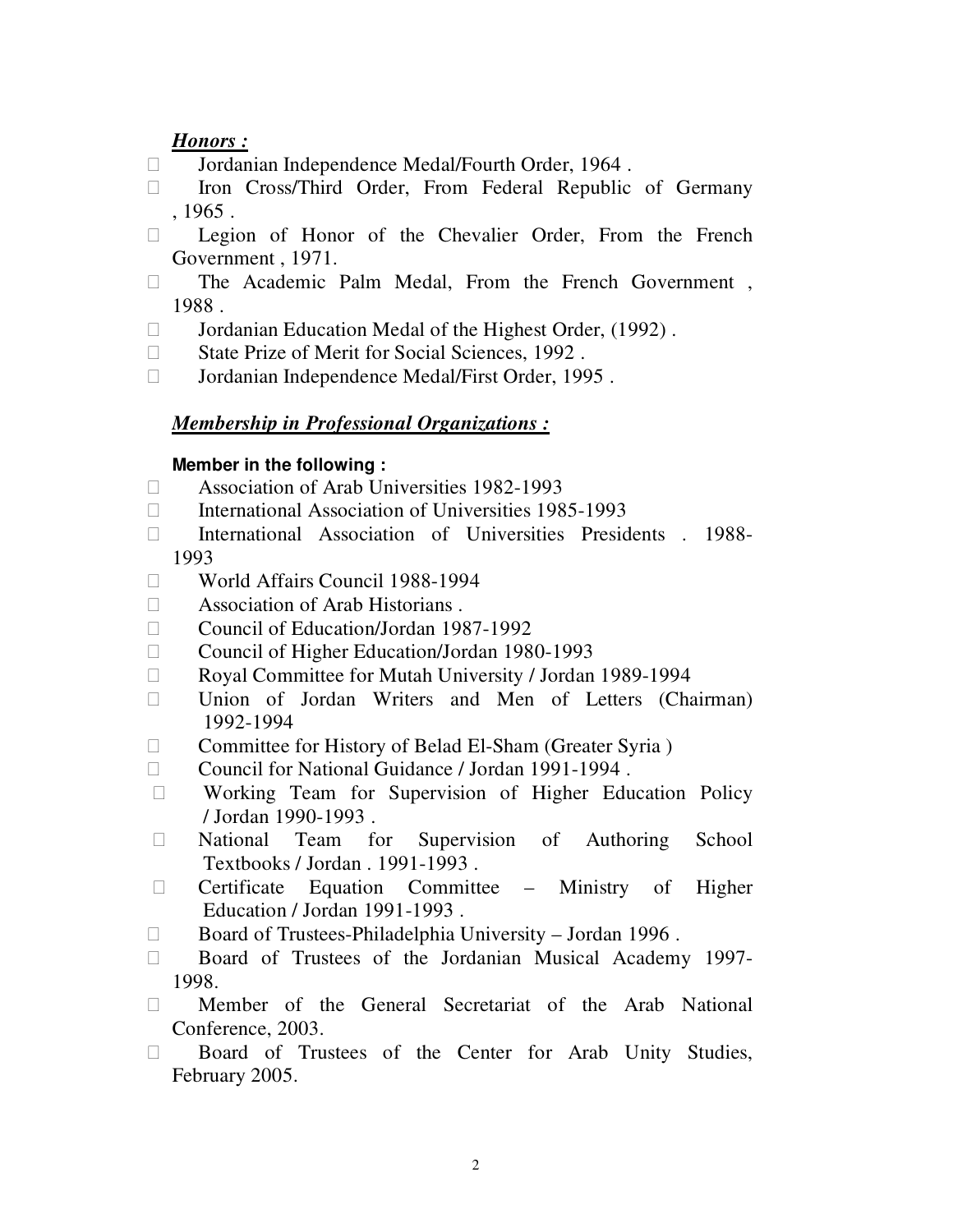A Member of the commission Constrstuted by Jordanian Prime Minster on July / 2006 for Proposing Polices of reforming General and Higher Education in Jordan

# *Academic Works*

## **Author of the Following Titles : (In Arabic)**

- Jordanian British Relations (1921-1957), An-Nahar Publishing House, Beirut, 1973.
- Contemporary History of Jordan, The Emirate (1921-1946), Jordanian Book Center, Amman , First Edition 1973, Second ed. 1989.
- Arab Intellectual Trends in the Renaissance Period (1798-1914), Ahliyya for Publishing & Distribution, Beirut, Five editions : 1975,1978,1980,1983,1987.
- German Palestinian Relations (1841-1945), Arab Institute for Studies and Publishing, Beirut, 1989.
- Attitudes of France, Germany & Italy towards Arab Unity (1918-1945), Arab Unity Studies Center, Beirut, 1985.
- Intellectual Movement in Palestine and Transjordan (1775-1925), Al – Ahliyya for Publishing & Distribution, Beirut 1985.
- Political Thought in Palestine (1981-1948), Jordanian Book Center, Amman, 1989.
- Political Thought in Jordan (1916-1946), Jordanian Book Center, Amman 1990.
- Studies in the History of Modern Jordan, Al-Muassasah al-Arabiah Lildirasat Wannashr, Beirut , 1998 .
- Studies in the Contemporary Arab History , al-Muassasah Al-Arabiah Lildirasat Wannasher, Beirut, 2000 .
- The Restricted Democracy : Jordan as a Case Study from 1989 to 1999 , Center For Arab Unity Studies, Beirut, 2001.
- Studies in Public and Higher Education, Dar al-Karmil , Amman ,2001.
- Germany and Arab Unity 1945-1995, Center for Arab Unity Studies , Beirut , 2002.

# *Co-Author in the following titles :*

- Second International Conference on the History of Belad El-Sham 1516-1939 Parte II, Damascus University , Faculty of Arts, Dec. 1979 .
- Third International Conference on the History of Palestine Vol. III, University of Jordan and Yarmouk University , Amman 1983 .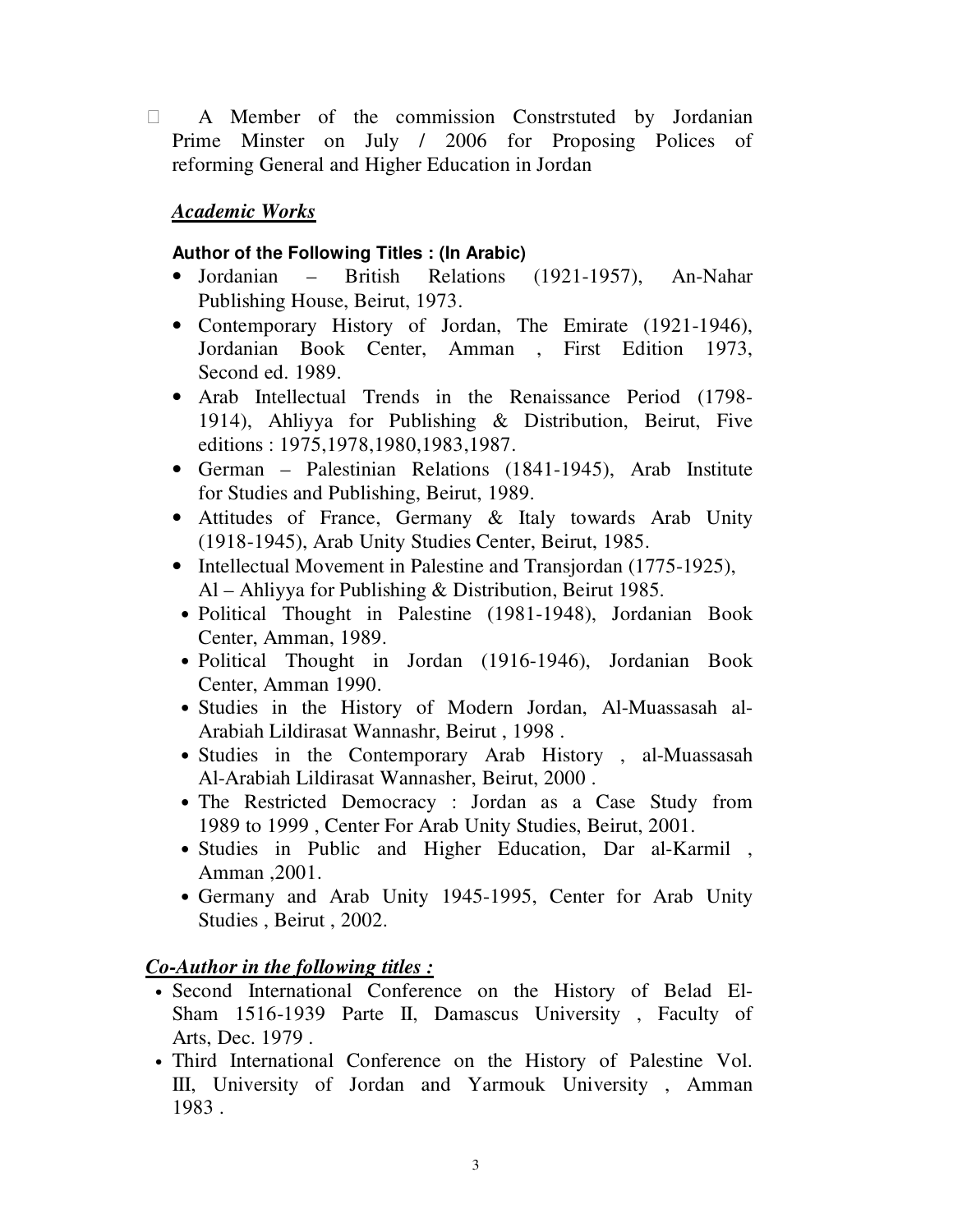- The League of the Arab States : Reality and Aspiration, The Arab Unity studies Center, Beirut , 1983 .
- Studies in the History and Archaeology of Palestine , Vol. I Arab Organization for Education, Culture and Science ALESCO , Aleppo University and Palestine Archaeological center 1984 .
- The Second Cultural National Conference : Studies and Researches in Jordan in the Face of Zionist Invasion , University of Jordan 1985 .
- The Third Cultural National Conference " Our Writers and National Guidance " , University of Jordan, 1986 .
- The Palestine Question and Arab-Israeli Conflict : Parte II, general Secretariat , Arab Universities Association, 1990 .
- A Book in Honor of Dr. Abdul-Karim Gharaybeh in the Feild of Writing and Teaching History entitled " Man Concept in Contemporary Arab National Thought " , 1989 .
- Palestinian Political Thought Before 1948, Palestinian Encyclopedia , Part II, Special Studies, Vol. III pp. 527-571 .
- Great Arab Renaissance : Studies and Researches : Preliminary Study in the Great Arab Revolution Political Thought " , Directorate of Moral Guidance, Amman 1989.
- Educating People in Human rights and Democracy in the Arab Countries Arab Institute for Human rights, Tunis, 1994 .
- Papers and Studies in History in Honor of Dr. Abdul Aziz al-Duri, Amman , University of Jordan , 1995 .
- Proceedings of the First International conference on Scientific Research Institutions of Human and Social Sciences in the Arab Countries and Turkey, Zaghouan-Tunisia , Publications of Al-Tamimi Institution for Scientific Research and Information 1996
- Sami Khasawnih and Jorgen Nielson (editors), Arabs and The West : Mutual Images, University of Jordan, Amman, 1998 .
- Ali Mahafzah and Others, Arabs and their Neighbors , Center for Arab Unity Studies, Beirut, 2000 .
- Ibrahim Abu Lughud and Others, Arabs Confronting Israel : Future Scinarios, Center for Arab Unity Studies, Beirut , 2000 .
- Ahmad Badr and Others, studies in Arab History , A Festschrift Presented to Professor Mohamed Kheir Faris, Dar Tlas, Damascus, 2000 .
- Ali Mahafzah and others, Jerusalem Throughout Centuries, Yarmouk University , Irbid-Jordan, 2001 .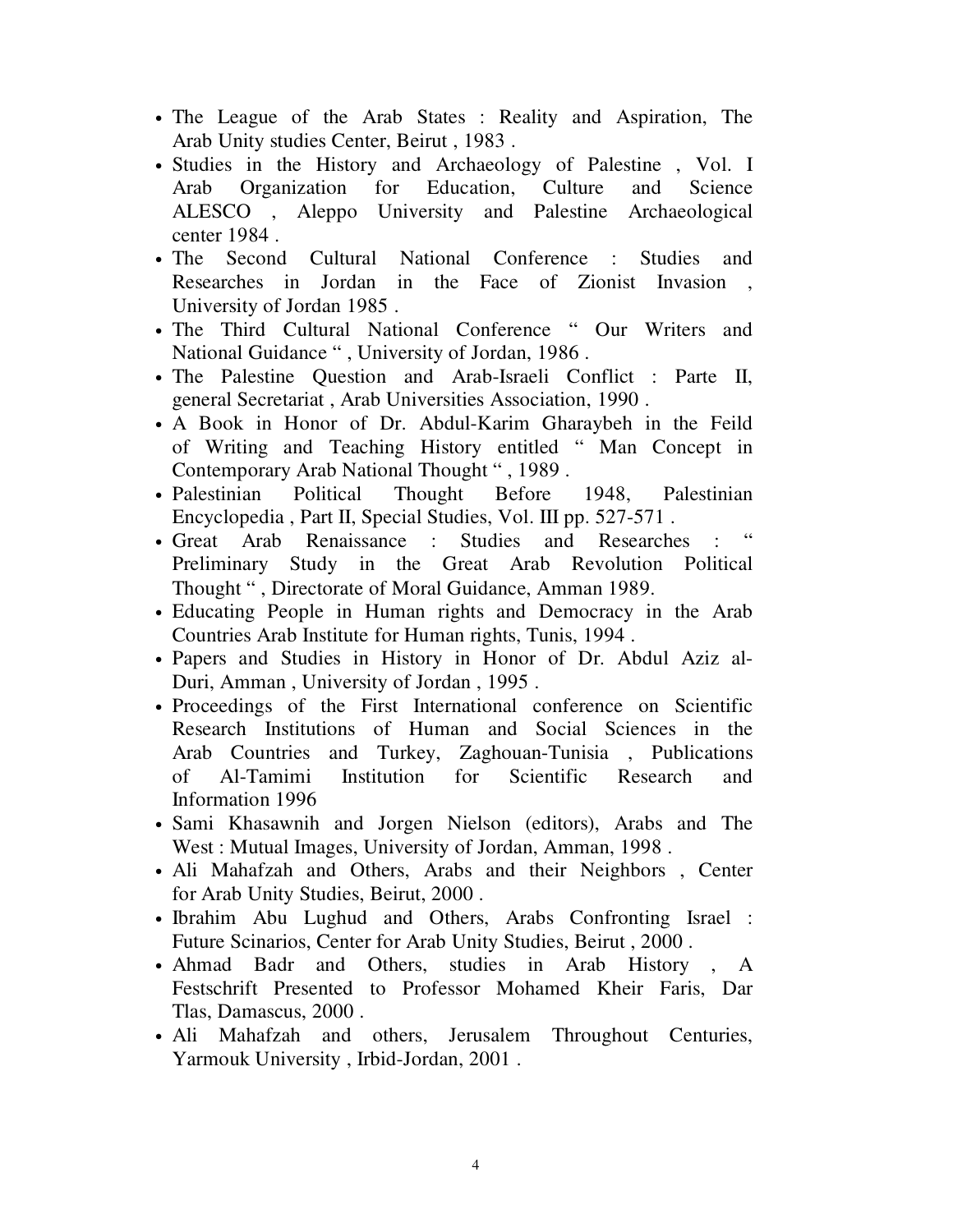### *Researches in Academic Periodicals :*

- New Outlook at British Attitude towards Greater Syria Plans, Faculty of Arts Journal , University of Jordan , vol., No.2, August 1972, Amman, Jordan .
- Education in Emirate of Jordan, Faculty of Arts Journal, University of Jordan, Vol., No. 1,2, May 1973 , Amman , Jordan .
- German Missionary Activities in Palestine 1841-1918 , Dirasat Tarikhiyyah Journal, Damascus University, No. 2, June, 1980, Damascus, Syria .
- German Colonies in Palestine 1868-1918, Jordanian Arab Academy Journal, 3rd Year, No. 9-10, August-December, 1980.
- Alexandretta Province, Arab History Journal , General Secretariat, Arab Historians Association No. 23, 1983, Baghdad, Iraq .
- National Thought before the Arab League, Arab Affairs (Shu'un Arabiyyah) Journal , No. 43, September 1985 (Special Issue on Arab Unity) Arab League General Secretariat, Tunisia.
- Critique of the Book entitled " First Arab Conference Documents" , arab Future Journal (Majallat al-Mustaqbal Al-Arabi), Arab Unity Studies Center, No. 22, December 1980, Beirut, Lebanon .
- Social checks of the Palestinian National Movement 1918- 1936. Majallat Al- Mustaqbal al-Arabi, Arab Unity Studies Center, No. 24, December 1981, Beirut , Lebanon .
- Historical Development of the Arab League , Majallat Al-Mustaqbal al-Arabi, Arab Unity Studies Center, No. 41, July 1982 , Beirut, Lebanon .
- French Policy in Syria and Lebanon 1919-1945, Majallat Al-Mustaqbal Al-Arabi , Arab Unity Studies Center.
- La France et le Movement Nationalist Arab de 1914 a 1950 dans " Relations International" , No. 197, Paris 1979 .
- Arab Collective Work : Check and Obstacles, Majallat Shu'un Arabiyya (Arab Affairs Journal) Special Issue on Arab Collective Work in Variuo Fields, General Secretatiat, The Arab League , Tunis .
- The Image of Tuks in the Jordanian School Testbooks, a Paper presented to the third Confernce on Arab-Turkish relations, held at Yarmouk University , 1985. Published in " Arab Historical Review for Ottoman Studies .
- Le Front Populaire en France et le movement nationalist Arab de 1936 a 1938, Une Communication Presentee a la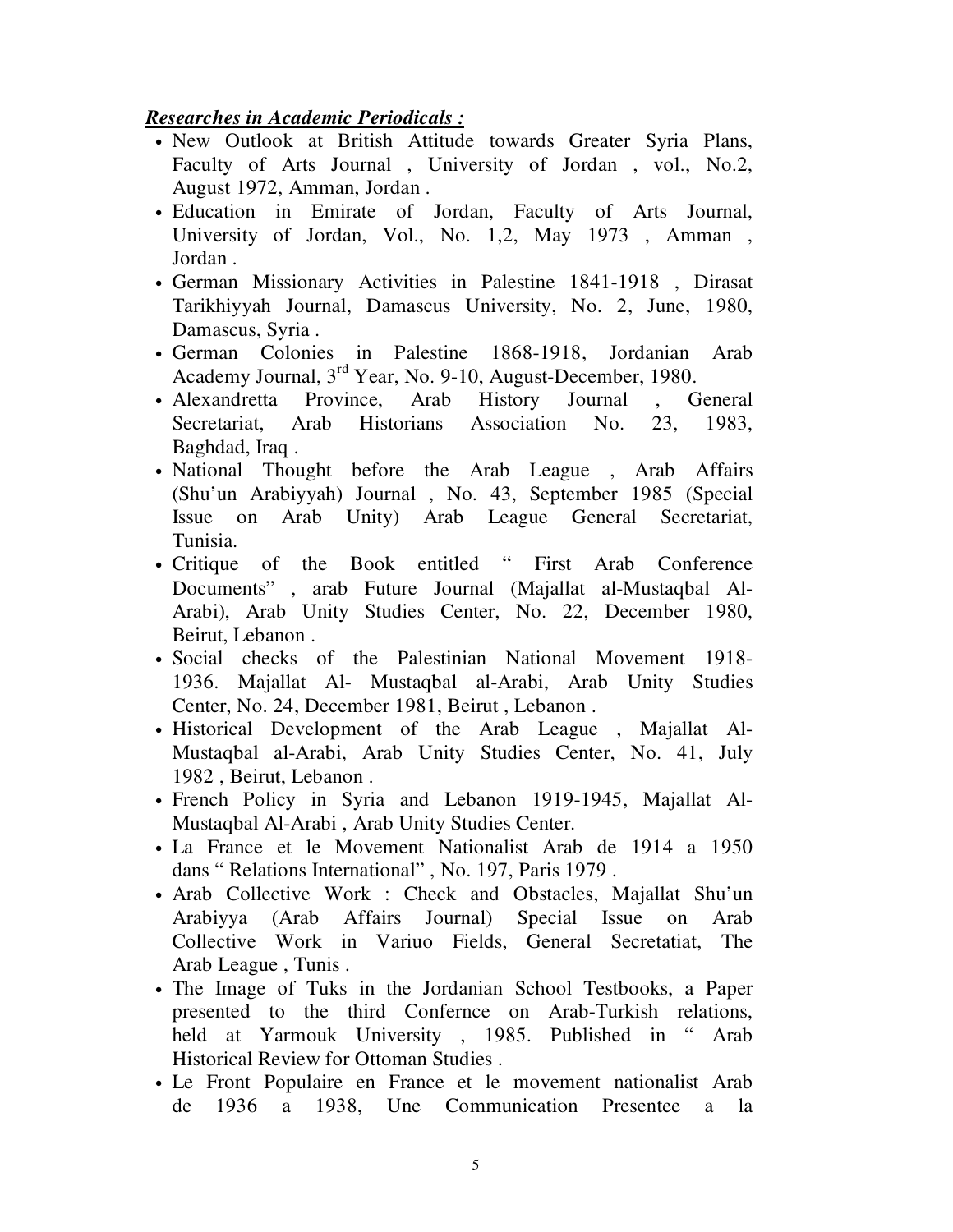Conference sur le Front Populaire et ses echos dans le monde en 1936 , Tenue a luniversite de Paris VII. En 1987 .

- Obstacles in the Way developing Education on Human rights and Democracy in the Arab World and the Available Alternatives . in " Education on Human Rights and Democracy in the Arab World, The Arab Institute of Human Rights, Tunis, 1994 .
- The Role of Institutions of Research in the Development of Human and Social Sciences in the Arab Countries and Turkey, in " Actes du 1 er Congres International sur role des institutions de recherche en science Humanities et Sociales dans les pays Araes et en Turquie, " Publication de la fondation Temimi Pour la recherche Scientifique et l'information " , et Konrad Adenauer Stiftung, Zahgouane, November, 1995 .
- Responses to Plural Society : Islam and Arab Tradition , A paper presented to the Seminar on " Islam and the West; Perceptions and Realities of Plural Societies, held in birmingham, 13-15 Sept. 1995 .
- Scientifi Efforts of New Western , Arab and Turkish Researchers to Interpret Social and Economic Changes in the Arab and Turkish Societies, a paper presented to the seminar on " Methodologie Occidentale de Recherch Scientifique en Sciences Humanies et Sociales sur les Pays Arabes et la Turquie" , held in Tunis, on 2-5 May 1996 .
- Human Rights : A Historical Outline , a paper presented to the Colloque on Human Rights held in Amman 15-22 Dec. 1996 .
- Human Rights in the Jordanian School books, a paper presented to the Colloque held in Beirut 25-27 Nov. 1997, by the Arab Institute for Human Rights .
- The Image of the Arabs in German School Books of Social Sciences , a paper presented to the Conference on Arabs and the West, held at the University of Jordan - Amman , 3-5 April 1998 .
- Jordanian-Spanish Relations, a paper presented to the Conference on Jordanian-Spanish Relations, held in Madrid, 12-15 Sept. 1998 .
- German Schollars and Arab-Israeli Conflict, a paper presented to the 27<sup>th</sup> German Congress of Orientalists, held in Bonn 28 Sept. 3 Oct. 1998 .
- King Abdul-Aziz Al-Saud and Great Britain During the First World War 1914-1918 , a paper presented to the conference of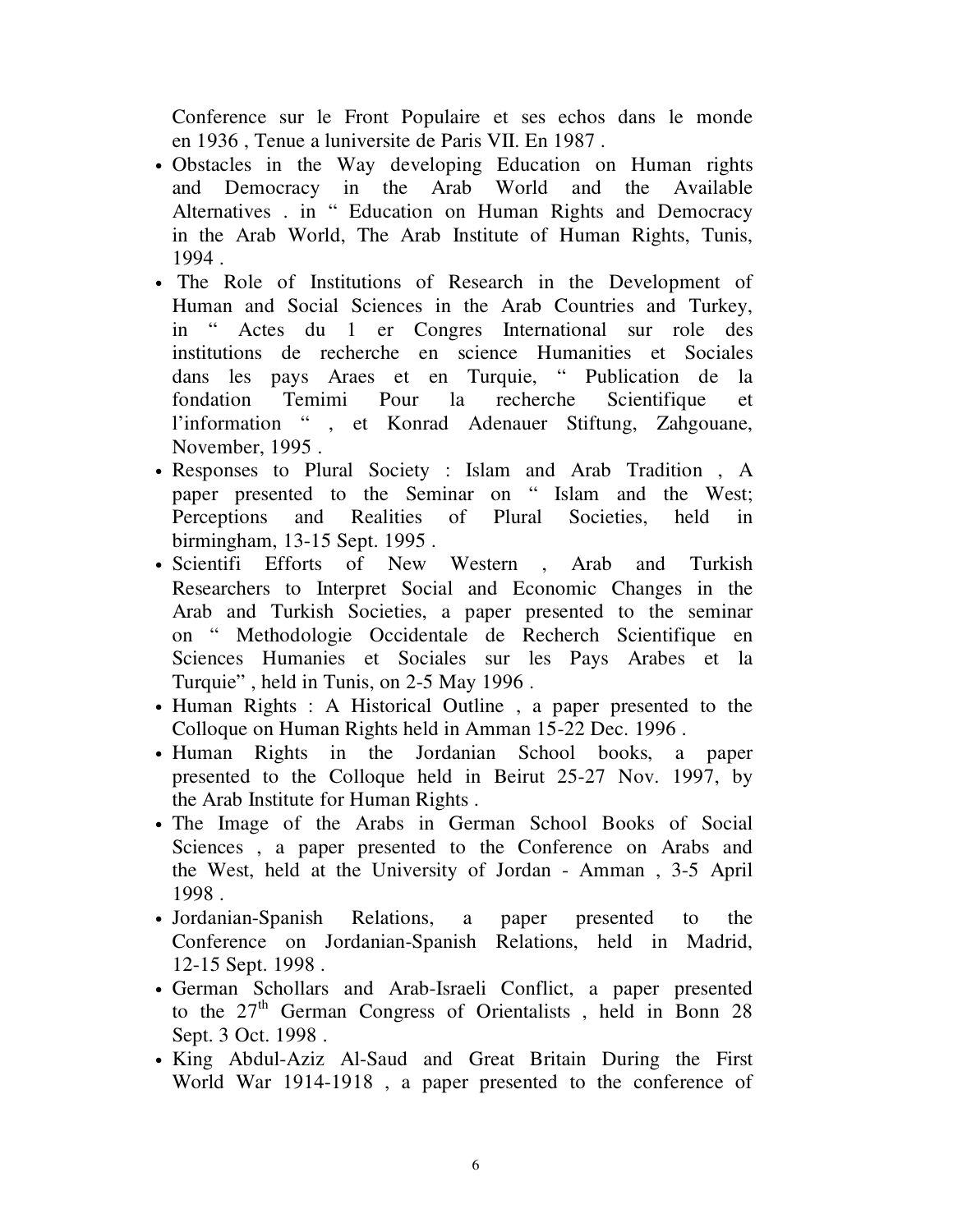the Saudi Arabia Kingdom in the Last 100 Years, held in Riyadh, 21-30 Jan. 1999 .

- Muslims' Political role in building A Developed World, a paper presented to the Conference on Christian - Muslim Dialogue held in Berlin, 28 Sept. 2 Oct. 1999 .
- Arab-Iranian Relations : the Political Dimension , a paper presented to the Conference on Arab-Iranian Relations held in Tehran 15-17 Nov. 1999 .
- Political Plurality and Modern Islamic Mouvement in the Arab Countries , a paper presented to the Conference on Islam and Democracy held in Algiers 20-22 March 2000 .
- The Future of Jordan , a paper published by Al-Mustaqbal al-Arabi, Beirut , June 2000 .

# *Academic Symposia and Conferences :*

### **Participated in several colloquiums including :**

- First International Conference on the History of Belad El-Sham held in Amman, April 1974 .
- Second International conference on the History of Belad El-Sham held in Damascus November-December 1978 .
- $\blacksquare$  conference on the Middle East in the First Half of the 20<sup>th</sup> Century held in Rennes, France , April 1979 .
- Third International conference on the History of Belad El-Sham held in Amman, April 1980 .
- foundation Meeting to Plan International Cooperation for the Development of Arab Islamic Culture held in Tunis, November 1981 .
- Regional Conference of Arab Researchers, organized by Alexander von Hamboldt German Foundation, Cairo November 1982 .
- Democracy Crisis in the Arab World conference held in Limasol, Cyprus 26/11-1/12/1983 and organized by Arab Unity Studies Center .
- Meeting of the Arab Universities Association Council held in San'a, Yemen, February 1985 .
- Fourth International Conference on the History of Belad El-Sham held in Amman, March 1985 .
- First Arab Strategically Conference on Strategy, University of Jordan, Amman, Jordan 1987 .
- Symposium on the Popular front and Its World Echo in 1936, Paris, 7<sup>th</sup> University 1987.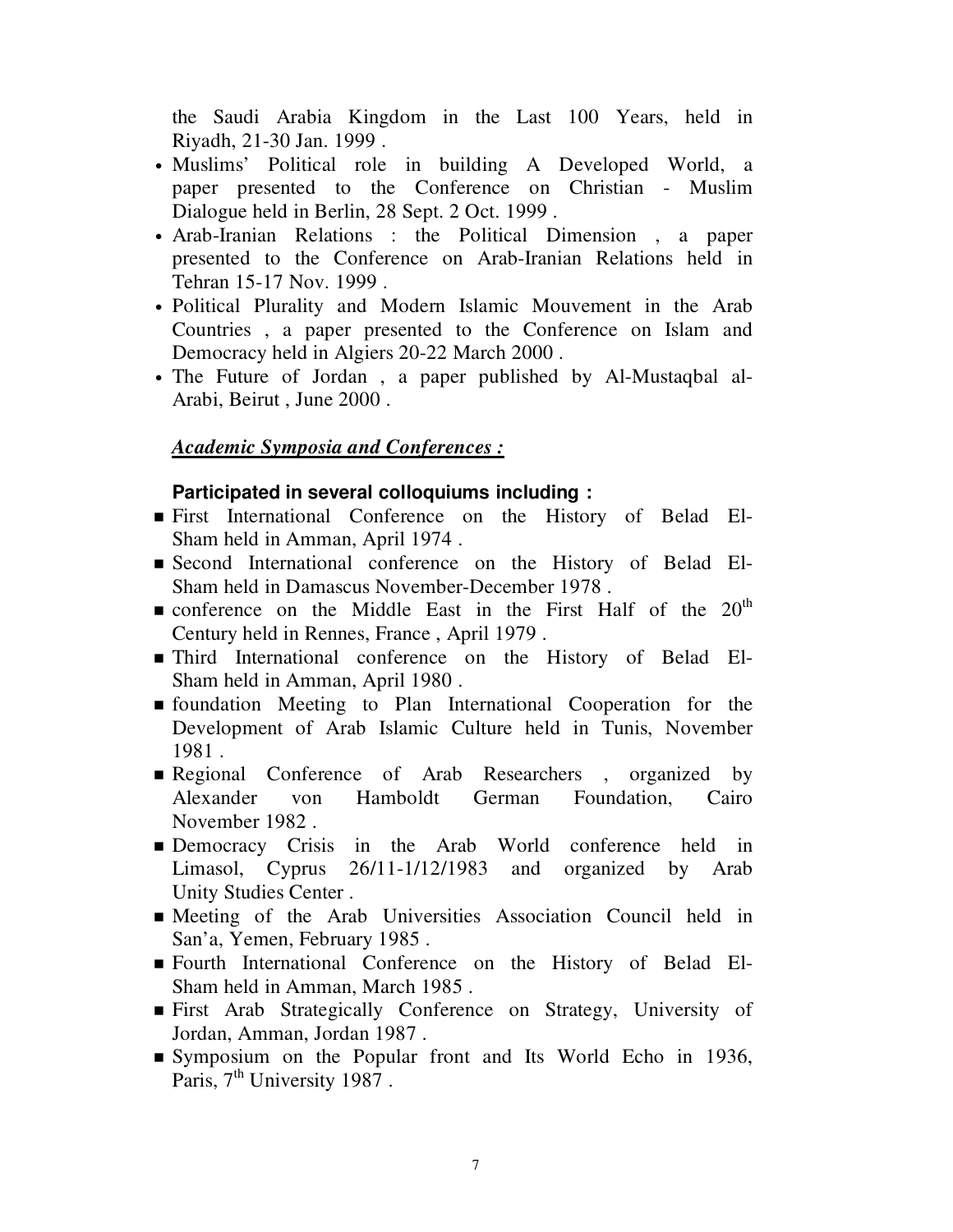- Symposium on " Admission to Higher Education " , University of Jordan , November 1988 , Amman - Jordan .
- Third Arab-Turkish Relations Conference, Yarmouk University and the University of Jordan , Amman 1985 .
- Meetings of the Arab Universities Association Council held in Benghazi, Libya , February 1990 .
- Fifth International conference on the History of Belad El-Sham held in Amman , March 1990.
- Fifth Symposium on Teaching the Protection on Human Rights, organized by the International Institute of Higher Studies in Criminology , Syracuse, Italy , June-July 1990 .
- Meeting of the International Association of University Presidents (IAUP) held in Valladolid, Spain , July 1990 .
- Meeting of International Universities Association held in Helsinki, Finland, August 1990 .
- Conference on " Devenir des steppes d'Arabie et du bilad achcham " , organized by Institut de Monde Arabe, Paris, 9-13 April, 1991 .
- Symposium on Departments of History in Arab Universities and History Teaching, university of Jordan, Amman , march 21-23, 1994 .
- Conference on " Civic Education in the Arab World : Challenges and Future Cooperation: , Beirut , September 2-4, 1994 .
- Symposium on " Culture as Human Activity : , Jordanian Ministry of Culture , Amman, September 19-21, 1994 .
- Symposium on " Academic Freedom in Arab Universities: , Arab Forum, Amman, September 27-28, 1994 .
- **The Fourth Consultation on Higher Education; Higher** Education : Capacity
- **Building for the 21<sup>st</sup> Century**, UNESCO, Paris, September 26-28, 1994 .
- Conference on " The Role of Institutions of research in the development of Human and Social Sciences in the Arab Countries and Turkey, Zaghouane, Tunisia, held on May 26- 31, 1995 .
- The Jordan Week in Japan, May 22-29, 1995.
- Conference on " Islam and the West" held in Birmingham, on September 13-15, 1995 .
- Conference on " Methodologie Occidentale de Recherche Scientifique en Sciences Humanies et Sociales sur les Pays Arabes et la Turquie" . held in Tunis, 2-5 May, 1996 .
- Colloque on Human Rights, held in Amman, 15-22 Dec. 1996.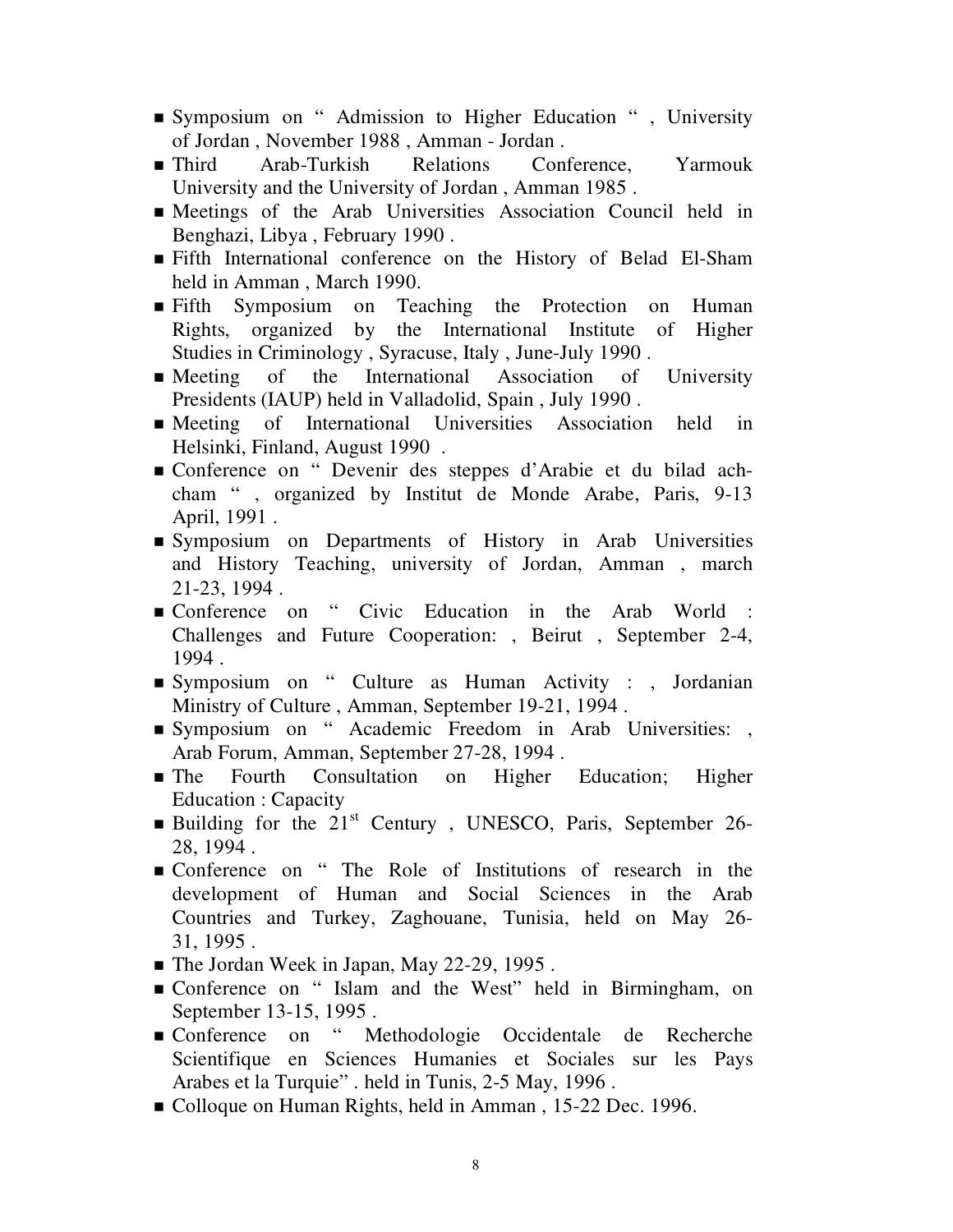- Colloque on Education of Human Rights, held in Beirut, 25-27 Nov. 1997 .
- Conference on Arabs and the West, held at University of Jordan , Amman 3-5 April 1998 .
- Conference on Jordanian-Spanish Relations, held in Madrid 12-15 Sept. 1998 .
- $\bullet$  27<sup>th</sup> Congress of German Orientalists, held in Bonn, 28 Sept. -3 Oct.1998 .
- Conference on Christian Muslim Dialogue held in Berlin 28 Sept. - 3 Oct. , 1999 .
- Conference on Arab-Iranian Relations held in Tehran 15-17 Nov. 1999 .
- Conference on Islam and Democracy , held in Algiers 20-22 March 2000.
- Conference on A Project for a Civilized Arab Renaissance, held in Fes-Morocco 23-26 April 2001.
- Conference on National Bahraini Chart and University Education, held in Manamah, 9-10 February 2002.
- Conference on Jordanian Social History, held in Amman, 3-5 May 2002.
- The Third Arab Turkish Relations' Conference held in Istanbul, 22-26 May 2002.
- $\blacksquare$  The 13<sup>th</sup> Conference of Arab Ministers of Culture, held in Amman, 23-24 October 2002.
- Conference on Democracy in the Arab World, held in Beirut 9- 11 January 2003.
- The First Conference on Scientific Research in the Jordanian Universities, held in Amman, 25-26 October 2003.
- **Conference on the Occupation of Iraq and Its Repercussions on** the Arab, Regional and International Levels, held in Beirut, 8- 11 March 2004.
- Pannel Discussion on Reform and Dialogue : Example : German Relations with Jordan, Held in Berlin on 14 October 2004.
- Dialogue of Cultures : Arab Renaissance as and Example to Christian – Islamic Dialogue, Conference held at University of the Holy Spirit, Kaslik-Lebanon, during 28 and 29 October 2004.
- The Role of Universities in the Dialogue of Cultures and Religions, Symposium held at the University of Balamand, Tripoli-Lebanon, during 4-8 November 2004.